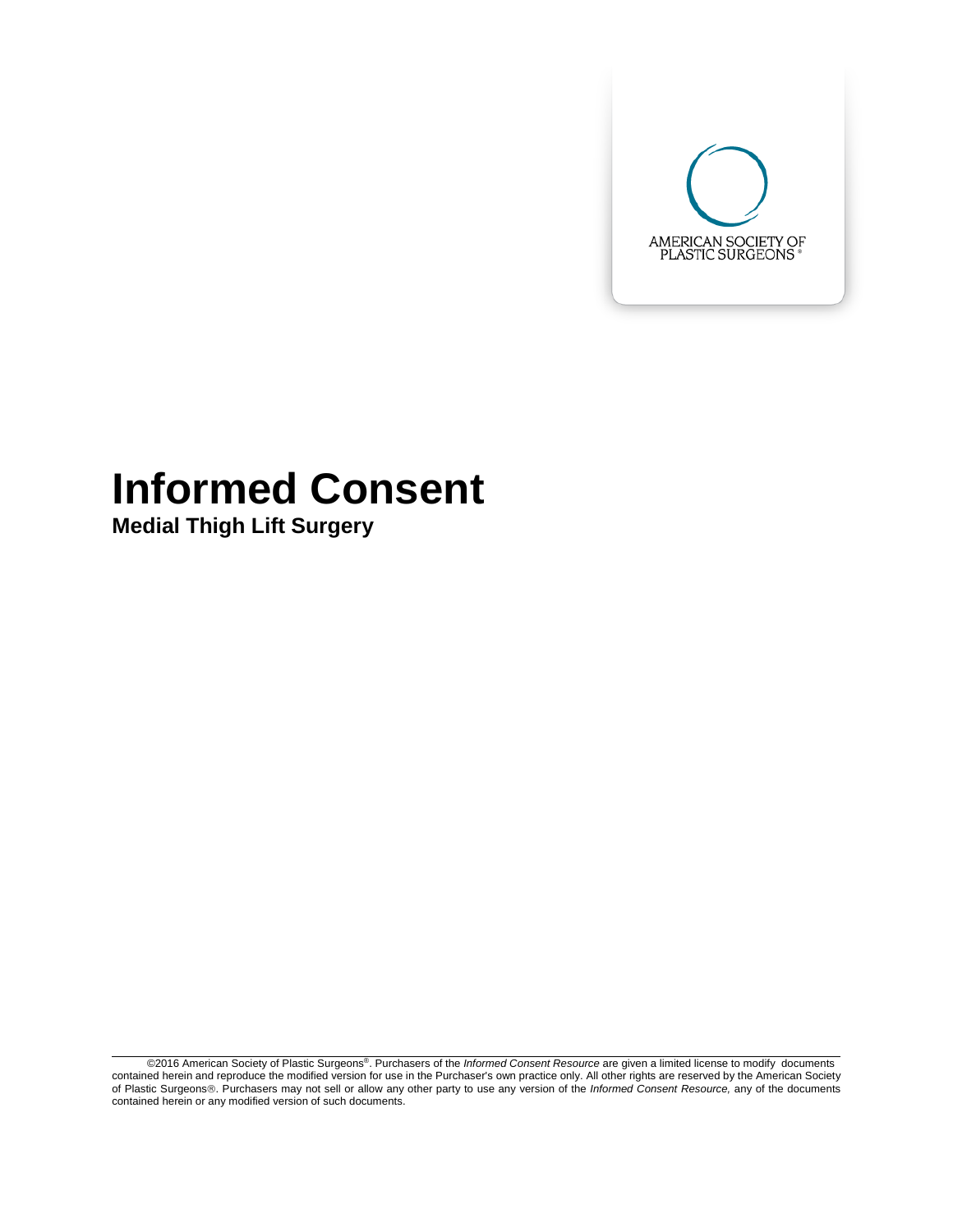# **INSTRUCTIONS**

This is an informed-consent document that has been prepared to help inform you about medial thigh lift surgery, its risks, as well as alternative treatment(s).

It is important that you read this information carefully and completely. Please initial each page, indicating that you have read the page and sign the consent for surgery as proposed by your plastic surgeon and agreed upon by you.

# **GENERAL INFORMATION**

A medial (inner) thigh lift is a surgical procedure to remove excess skin and fatty tissue from the medial thighs. A medial thigh lift is not a surgical treatment for being overweight. Obese individuals who intend to lose weight should postpone all forms of body contouring surgery until they have reached a stable weight.

There are a variety of different techniques used by plastic surgeons for a medial thigh lift. A medial thigh lift can be combined with other forms of body-contouring surgery, including suction-assisted lipectomy (liposuction), or performed at the same time with other elective surgeries. Your surgery may require the transfusion of blood products; however, this varies on a case-by-case basis.

## **ALTERNATIVE TREATMENTS**

A medial thigh lift is an elective surgical operation. Alternative forms of management consist of not treating the areas of loose skin and fatty deposits with surgery. Suction-assisted lipectomy (liposuction) surgery may be a surgical alternative to a medial thigh lift if there is good skin tone and localized fatty deposits in an individual of normal weight. Diet and exercise regimens may be of benefit in the overall reduction of excess body fat and contour improvement. Risks and potential complications are also associated with alternative surgical forms of treatment.

# **INHERENT RISKS OF MEDIAL THIGH LIFT SURGERY**

Every surgical procedure involves a certain amount of risk and it is important that you understand these risks and the possible complications associated with them. In addition, every procedure has limitations. An individual's choice to undergo a surgical procedure is based on the comparison of the risk to potential benefit. Although the majority of patients do not experience these complications, you should discuss each of them with your plastic surgeon to make sure you understand all possible consequences of medial thigh lift surgery.

# **SPECIFIC RISKS OF MEDIAL (INNER) THIGH LIFT SURGERY**

#### **Delayed Healing**:

Wound disruption or delayed wound healing is possible. Areas undergoing surgery may not heal normally and may take a long time to heal. Some areas of skin may die or slough. This may require frequent dressing changes or further surgery to remove the non-healed tissue. Individuals who have decreased blood supply to tissue from past surgery or radiation therapy may be at increased risk for wound healing and poor surgical outcome. Smokers have a greater risk of skin loss and wound healing complications.

#### **Scars**:

All surgery leaves scars, some more visible than others. Although good wound healing after a surgical procedure is expected, this surgery will result in long, prominent scars that are permanent. Abnormal scars may occur within the skin and deeper tissues. Scars may be unattractive and of different color than the surrounding skin tone. Scar appearance may also vary within the same scar. Scars may be asymmetrical (appear different on the right and left side of the body). There is the possibility of visible marks in the skin from sutures. These scars may become raised, red in the first few weeks/months, but usually settle down over time. However, some patients are prone to "hypertrophic" or "keloid" scars i.e. prominent, raised, red scars that do not settle. Further treatments with medications and/or surgery maybe

**Page 1 of 11 Patient Initials Patient Initials** ©2016 American Society of Plastic Surgeons® This form is for reference purposes only. It is a general guideline and not a statement of standard of care. Rather, this form should be edited and amended to reflect policy requirements of your practice site(s), CMS and Joint Commission requirements, if applicable, and legal requirements of your individual states. The ASPS does not certify that this form, or any modified version of this form, meets the requirements to obtain informed consent for this particular procedure in the jurisdiction of your practice.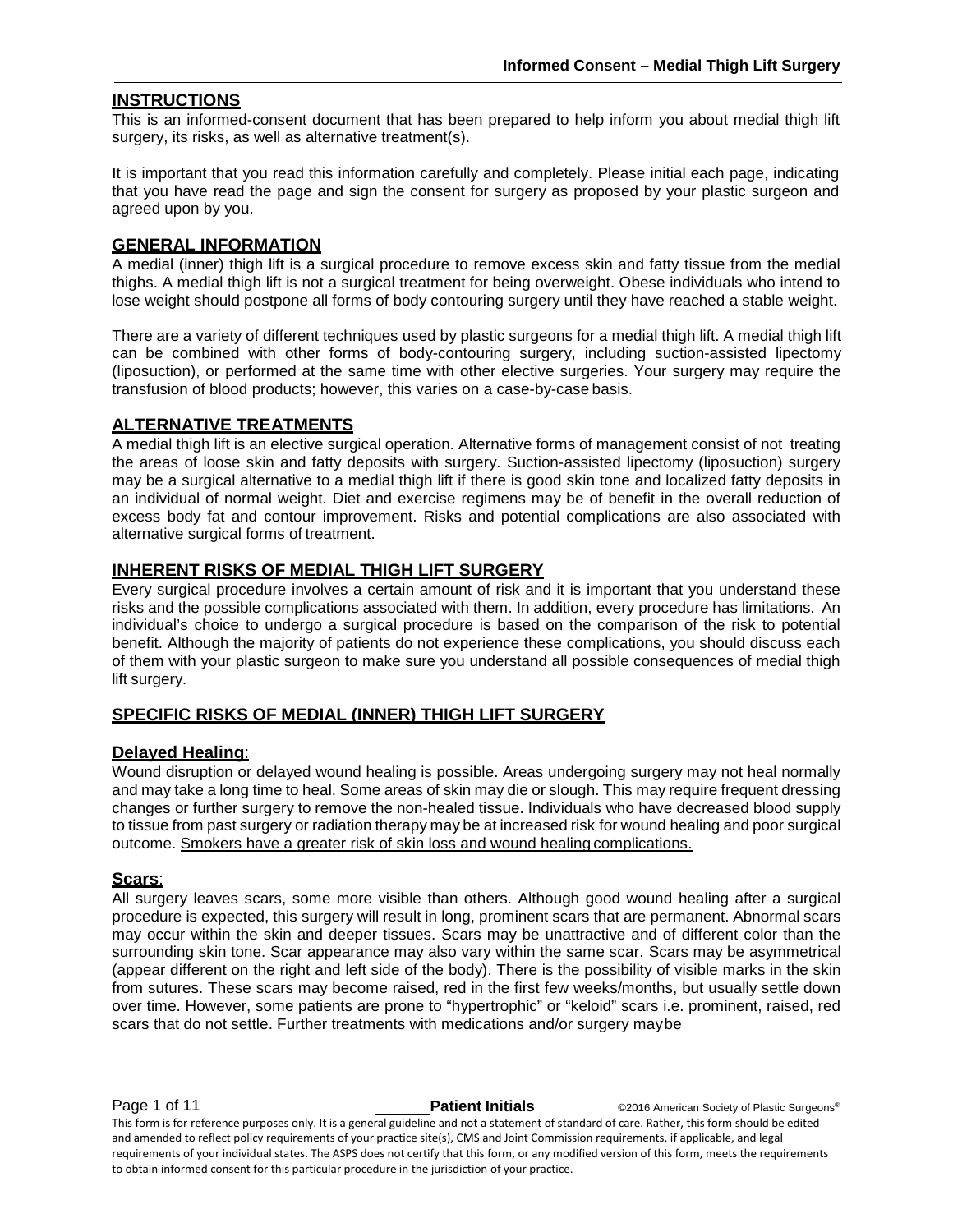required.

# **Pain:**

You will experience pain after your surgery. Pain of varying intensity and duration may occur and persist after surgery. Chronic pain may occur very infrequently from nerves becoming trapped in scar tissue after surgery (neuromas).

# **Change in Sensation:**

It is common to experience diminished (or loss of) skin sensation in areas that have had surgery. It is rare to experience permanent changes in sensation, but is possible. Diminished (or complete loss of) skin sensation may not totally resolve after surgery. There is a very small risk of motor nerve injury which may result in impairment of lower extremity function.

# **Seromas (Fluid Collection):**

Infrequently, fluid may accumulate between the skin and the underlying tissues following surgery, trauma or vigorous exercise. Should this problem occur, it may require additional procedures for drainage of fluid. To help prevent this, surgical drains are usually employed.

# **Use of Drains:**

During your surgery, your doctor may find it necessary to place a drain(s). A drain is a small tube that drains fluid out from the area that was operated on. You will be instructed on the use of your drain. Placement of the drain may require a small separate incision. The drain will be removed when your doctor feels it is no longer necessary. The drain site may be closed at the time of drain removal. Closing the drain site may require special surgical tape or sometimes a suture. Your doctor may leave the site open to drain any residual fluid under the wound.

# **Sensation of Thigh Tightness:**

After lifting the thigh skin, there can be a sensation of the thigh skin being tight. Usually this feeling subsides over time. Additional surgery may be required to correct this problem.

# **Pubic Region Distortion**:

It is possible, though unusual, for women to develop distortion of their labia or public area. Should this occur, additional treatment including surgery may be necessary. There may be difficulty with sexual intercourse or changes to the urinary stream/defecation after this procedure as well.

# **Re-Loosening of Skin:**

Almost all patients who have this procedure will notice re-loosening of the skin over time. This occurs due to the body's inherent response to stretch. Patients who have lost massive amounts of weight are prone to this phenomenon. No matter how tight the surgeon makes your skin at the time of surgery, it will re- loosen with time to a certain degree. Everyone loosens to a differentdegree.

# **Skin Contour Irregularities:**

Contour and shape irregularities may occur. Visible and palpable wrinkling of skin may occur. Residual skin irregularities at the ends of the incisions or "dog ears" are always a possibility when there is excessive redundant skin. This may improve with time, or it can be surgically corrected.

#### **Skin Discoloration/Swelling:**

Bruising and swelling normally occurs following surgery. The skin in or near the surgical site can appear either lighter or darker than surrounding skin. Although uncommon, swelling (leg and/or feet) and skin discoloration may persist for long periods of time and, in rare situations, may be permanent.

# **Asymmetry:**

Symmetrical body appearance may not result after surgery. Factors such as skin tone, fatty deposits, skeletal prominence, and muscle tone may contribute to normal asymmetry in body features. Most

**Page 2 of 11 Patient Initials** ©2016 American Society of Plastic Surgeons<sup>®</sup> This form is for reference purposes only. It is a general guideline and not a statement of standard of care. Rather, this form should be edited and amended to reflect policy requirements of your practice site(s), CMS and Joint Commission requirements, if applicable, and legal requirements of your individual states. The ASPS does not certify that this form, or any modified version of this form, meets the requirements to obtain informed consent for this particular procedure in the jurisdiction of your practice.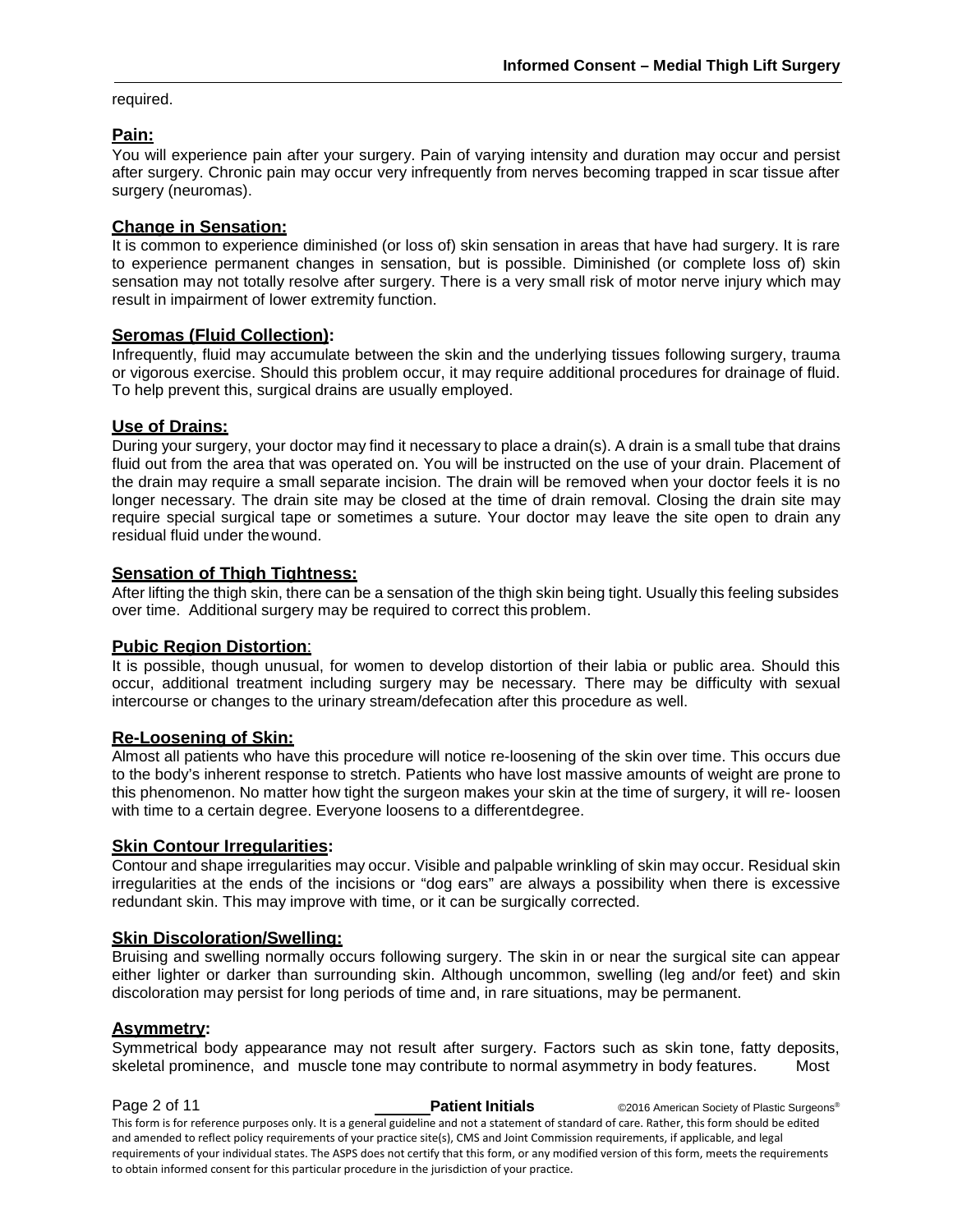patients have differences between the right and left side of their bodies before any surgery is performed. Additional surgery may be necessary to attempt to diminish asymmetry.

# **GENERAL RISKS OF SURGERY**

#### **Healing Issues:**

Certain medical conditions, dietary supplements and medications may delay and interfere with healing. Patients with massive weight loss may have a healing delay that could result in the incisions coming apart, infection, and tissue changes resulting in the need for additional medical care, surgery, and prolonged hospitalizations. Patients with diabetes or those taking medications such as steroids on an extended basis may have prolonged healing issues. Smoking will cause a delay in the healing process, often resulting in the need for additional surgery. There are general risks associated with healing such as swelling, bleeding, possibility of additional surgery, prolonged recovery, color changes, shape changes, infection, not meeting patient goals and expectations, and added expense to the patient. There may also be a longer recovery due to the length of surgery and anesthesia. Patients with significant skin laxity will continue to have the same lax skin after surgery. The quality or elasticity of skin will not change and recurrence of skin looseness will occur at some time in the future, quicker for some than others. There are nerve endings that may become involved with healing scars from surgery. While there may not be a major nerve injury, the small nerve endings during the healing period may become too active producing a painful or oversensitive area due to the small sensory nerve involved with scar tissue. Often, massage and early non-surgical intervention resolves this. It is important to discuss post-surgical pain with your surgeon.

## **Bleeding:**

It is possible, though unusual, to experience a bleeding episode during or after surgery. Should postoperative bleeding occur, it may require emergency treatment to drain accumulated blood or you may require a blood transfusion, though such occurrences are rare. The collection of blood that can occur under your skin following surgery is referred to as a hematoma. Increased activity too soon after surgery can lead to increased chance of bleeding and additional surgery. It is important to follow postoperative instructions and limit exercise and strenuous activity for the instructed time. Non-prescription "herbs" and dietary supplements can increase the risk of surgical bleeding. Hematoma can occur at any time, usually in the first three weeks following injury to the operative area. If blood transfusions are necessary to treat blood loss, there is the risk of blood-related infections such as hepatitis and HIV (AIDS). Your surgeon may provide medications after your surgery to prevent blood clots. Medications that are used to prevent blood clots in veins can produce bleeding and decreased blood platelets.

# **Infection:**

Infection, although uncommon, can occur after surgery. Should an infection occur, additional treatment including antibiotics, hospitalization, or additional surgery may be necessary. It is important to tell your surgeon of any other infections, such as a history of MRSA infections, an open wound, recent upper respiratory infection/ pneumonia, ingrown toenail, insect bite, tooth abscess, or urinary tract infection. Infections in other parts of the body, may lead to an infection in the operated area. Post-operative infections often result in more extensive scarring and predispose to revision surgery.

# **Scarring**:

All surgery leaves scars, some more visible than others. Although good wound healing after a surgical procedure is expected, this surgery will result in long, prominent scars that are permanent. Abnormal scars may occur within the skin and deeper tissues. Scars may be unattractive and of different color than the surrounding skin tone. Scar appearance may also vary within the same scar. Scars may be asymmetrical (appear different on the right and left side of the body). There is the possibility of visible marks in the skin from sutures. These scars may become raised, red, or discolored in the first few weeks/months, but usually settle down over time. However, some patients are prone to "hypertrophic" or "keloid" scars i.e. prominent, raised, red scars that do not settle. Further treatments with medications and/or surgery may berequired.

**Page 3 of 11 Patient Initials** ©2016 American Society of Plastic Surgeons<sup>®</sup> This form is for reference purposes only. It is a general guideline and not a statement of standard of care. Rather, this form should be edited and amended to reflect policy requirements of your practice site(s), CMS and Joint Commission requirements, if applicable, and legal requirements of your individual states. The ASPS does not certify that this form, or any modified version of this form, meets the requirements to obtain informed consent for this particular procedure in the jurisdiction of your practice.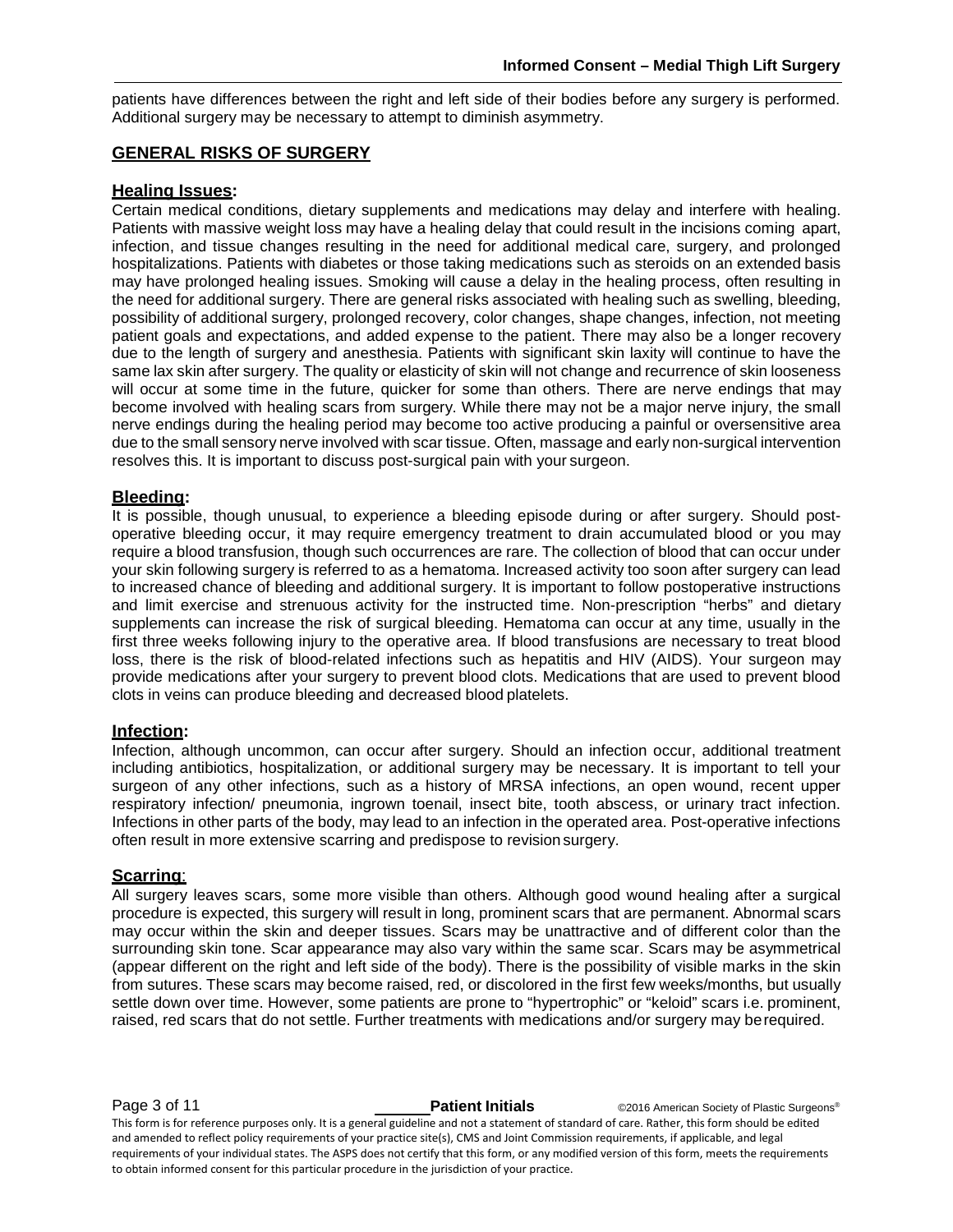# **Firmness:**

Excessive firmness can occur after surgery due to internal scarring. The occurrence of this is not predictable. Additional treatment including surgery may be necessary.

## **Skin Sensitivity:**

Itching, tenderness, or exaggerated responses to hot or cold temperatures may occur after surgery. Usually this resolves during healing, but in rare situations it may be chronic.

## **Major Wound Separation:**

Wounds may separate after surgery. Should this occur, additional treatment including surgery may be necessary.

## **Sutures:**

Most surgical techniques use deep sutures. You may notice these sutures after your surgery. Sutures may spontaneously poke through the skin, become visible or produce irritation that requires sutureremoval.

#### **Damage to Deeper Structures:**

There is the potential for injury to deeper structures including nerves, blood vessels, lymphatics, muscles, and lungs (pneumothorax) during any surgical procedure. The potential for this to occur varies according to the type of procedure being performed. Injury to deeper structures may be temporary or permanent.

## **Fat Necrosis:**

Fatty tissue found deep in the skin might die. This may produce areas of firmness within the skin. Additional surgery to remove areas of fat necrosis may be necessary. There is the possibility of contour irregularities in the skin that may result from fat necrosis.

#### **Surgical Anesthesia:**

Both local and general anesthesia involves risk. There is the possibility of complications, injury, and even death from all forms of surgical anesthesia or sedation.

#### **Shock:**

In rare circumstances, your surgical procedure can cause severe trauma, particularly when multiple or extensive procedures are performed. Although serious complications are infrequent, infections or excessive fluid loss can lead to severe illness and even death. If surgical shock occurs, hospitalization and additional treatment would be necessary.

#### **Pain:**

You will experience pain after your surgery. Pain of varying intensity and duration may occur and persist after surgery. If you are a chronic pain patient followed by a Pain Therapy Practitioner, you may be asked to see this practitioner pre operatively to assist you in the management of your pain disorder in the postoperative period. Chronic pain may occur very infrequently from nerves becoming trapped in scar tissue or due to tissue stretching.

There are nerve endings that may become involved with healing scars from surgery. While there may not be a major nerve injury, the small nerve endings during the healing period may become too active producing a painful or oversensitive area due to the small sensory nerve involved with scar tissue. Often, massage and early non-surgical intervention resolves this. It is important to discuss post-surgical pain with your surgeon.

# **Cardiac and Pulmonary Complications:**

Pulmonary complications may occur secondarily to blood clots (pulmonary emboli), fat deposits (fat emboli), pneumonia, or partial collapse of the lungs after general anesthesia. Pulmonary emboli can be

**Page 4 of 11 Patient Initials** ©2016 American Society of Plastic Surgeons® This form is for reference purposes only. It is a general guideline and not a statement of standard of care. Rather, this form should be edited and amended to reflect policy requirements of your practice site(s), CMS and Joint Commission requirements, if applicable, and legal requirements of your individual states. The ASPS does not certify that this form, or any modified version of this form, meets the requirements to obtain informed consent for this particular procedure in the jurisdiction of your practice.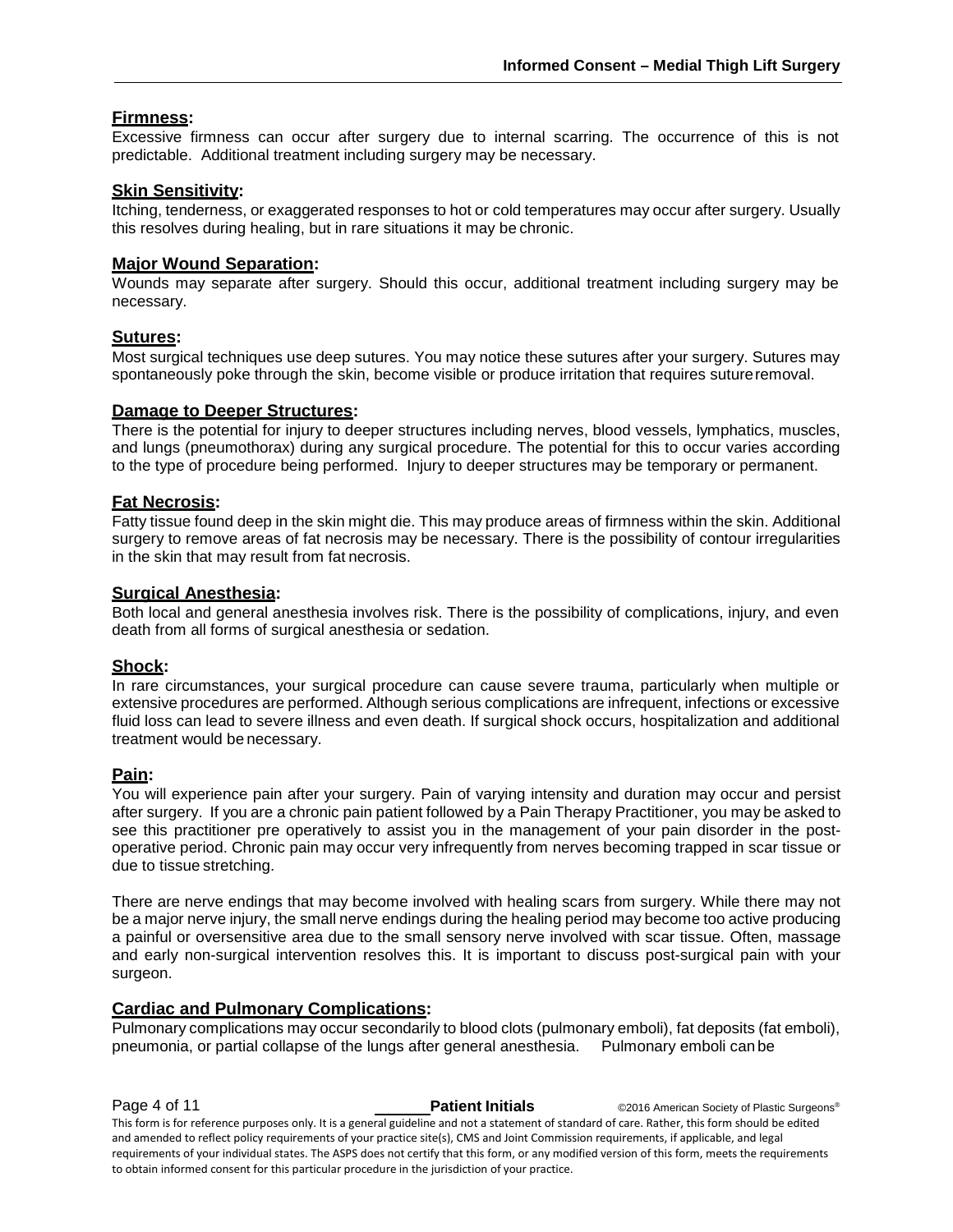life-threatening or fatal in some circumstances. Inactivity and other conditions may increase the incidence of blood clots traveling to the lungs causing a major blood clot that may result in death. It is important to discuss with your physician any past history of swelling in your legs or blood clots that may contribute to this condition. Cardiac complications are a risk with any surgery and anesthesia, even in patients without symptoms. If you experience shortness of breath, chest pains, or unusual heart beats, seek medical attention immediately. Should any of these complications occur, you may require hospitalization and additional treatment.

# **Venous Thrombosis (Clot) and Sequelae:**

Thrombosed veins, which resemble cords, occasionally develop in the area of the breast or around IV sites, and usually resolve without medical or surgical treatment. It is important to discuss with your surgeon any birth control pills you are taking. Certain high estrogen pills may increase your risk of thrombosed veins, personal history of bleeding and clotting problems may also increase your risk of thrombosedveins.

# **Allergic Reactions:**

In rare cases, local allergies to tape, suture material and glues, blood products, topical preparations or injected agents have been reported. Serious systemic reactions including shock (anaphylaxis) may occur in response to drugs used during surgery and prescription medicines. Allergic reactions may require additional treatment. It is important to notify your physician of any previous allergic reactions.

# **Drug Reactions:**

Unexpected drug allergies, lack of proper response to medication, or illness caused by the prescribed drug are possibilities. It is important for you to inform your physician of any problems you have had with any medication or allergies to medication, prescribed or over the counter, as well as medications you now regularly take. Provide your surgeon with a list of medications and supplements you are currentlytaking.

# **Surgical Wetting Solutions:**

There is the possibility that large volumes of fluid containing dilute local anesthetic drugs and epinephrine that is injected into fatty deposits during surgery may contribute to fluid overload or systemic reaction to these medications. Additional treatment including hospitalization may be necessary.

# **Fat/Air Embolism:**

In rare cases, fat particles or air can enter the vascular system and can travel to the heart, lungs or brain. This can result in significant complications including death.

# **Persistent Swelling (Lymphedema):**

Persistent swelling can occur following surgery.

# **Unsatisfactory Result:**

Although good results are expected, there is no guarantee or warranty expressed or implied, on the results that may be obtained. The body is not symmetric and almost everyone has some degree of unevenness which may not be recognized in advance. One side of the face may be slightly larger, one side of the face droopier. The breast and trunk area exhibits the same possibilities. Many of such issues cannot be fully corrected with surgery. The more realistic your expectations as to results, the better your results will appear to you. Some patients never achieve their desired goals or results, at no fault of the surgeon or surgery. You may be disappointed with the results of surgery. Asymmetry, unanticipated shape and size, loss of function, wound disruption, poor healing, and loss of sensation may occur after surgery. Size may be incorrect. Unsatisfactory surgical scar location or appearance may occur. It may be necessary to perform additional surgery to improve your results. Unsatisfactory results may NOT improve with each additional treatment.

**Page 5 of 11 Patient Initials** ©2016 American Society of Plastic Surgeons<sup>®</sup> This form is for reference purposes only. It is a general guideline and not a statement of standard of care. Rather, this form should be edited and amended to reflect policy requirements of your practice site(s), CMS and Joint Commission requirements, if applicable, and legal requirements of your individual states. The ASPS does not certify that this form, or any modified version of this form, meets the requirements to obtain informed consent for this particular procedure in the jurisdiction of your practice.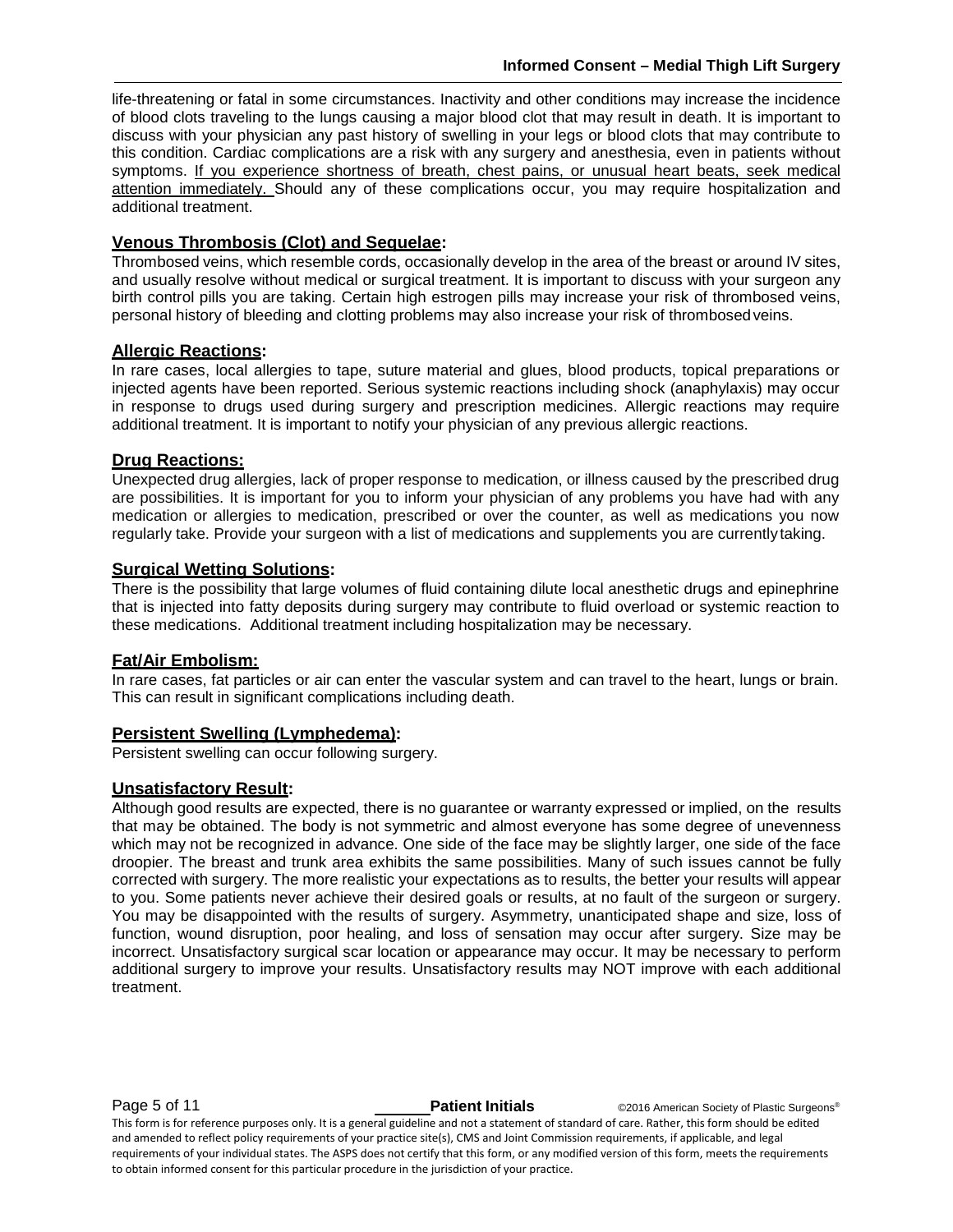# **ADDITIONAL ADVISORIES**

## **Medications and Herbal Dietary Supplements:**

There are potential adverse reactions that occur as the result of taking over-the-counter, herbal, and/or prescription medications. Aspirin and medications that contain aspirin interfere with forming blood clots, and therefore may contribute to more bleeding issues. If you have a medical condition (such as heart arrhythmia, heart stent, blood vessels with blockages, or blood clots) and are taking medications to thin your blood and prevent clotting such as Plavix, Warfarin, Coumadin, Xarelto, Effient or Pradaxa, discuss management of these medications around the time of surgery with your plastic surgeon. Your plastic surgeon may sometimes coordinate a plan for these medications with the doctor that prescribed them for your medical condition. If you have been prescribed drugs for a medical condition, do not stop them without discussing it first with your plastic surgeon. Stopping these medications abruptly may result in a heart attack, stroke, or death. Be sure to check with your physician about any drug interactions that may exist with medications which you are already taking. If you have an adverse reaction, stop the drugs immediately and call your plastic surgeon for further instructions. If the reaction is severe, go immediately to the nearest emergency room.

When taking the prescribed pain medications after surgery, realize that they can affect your thought process and coordination. Do not drive, do not operate complex equipment, do not make any important decisions and do not drink any alcohol while taking these medications. Be sure to take your prescribed medication only as directed.

# **Sun Exposure – Direct or Tanning Salon:**

The effects of the sun are damaging to the skin. Exposing the treated areas to sun may result in increased scarring, color changes, and poor healing. Patients who tan, either outdoors or in a salon, should inform their surgeon and either delay treatment, or avoid tanning until the surgeon says it is safe to resume. The damaging effect of sun exposure occurs even with the use sun block or clothingcoverage.

# **Travel Plans:**

Any surgery holds the risk of complications that may delay healing and your return to normal life. Please let the surgeon know of any travel plans, important commitments already scheduled or planned, or time demands that are important to you, so that appropriate timing of surgery can occur. There are no guarantees that you will be able to resume all activities in the desired time frame. Allow at least 10-14 days to travel via airplane. Medications may be required should you have a long flight/ trip to prevent DVT/ PE in the immediate post-operative period.

# **Long-Term Results:**

Subsequent alterations in the appearance of your body may occur as the result of aging, sun exposure, weight loss, weight gain, pregnancy, menopause or other circumstances not related to your surgery.

# **Interference with Sentinel Lymph Node Mapping Procedures:**

Breast surgery procedures that involve cutting through breast tissue, similar to a breast biopsy, can potentially interfere with diagnostic procedures to determine lymph node drainage of breast tissue to stage breast cancer.

# **Body-Piercing:**

Individuals who currently wear body-piercing jewelry in the surgical region are advised that an infection could develop from this activity. Body-piercing jewelry should be removed prior to yoursurgical procedure.

**Page 6 of 11 Patient Initials Patient Initials** ©2016 American Society of Plastic Surgeons® This form is for reference purposes only. It is a general guideline and not a statement of standard of care. Rather, this form should be edited and amended to reflect policy requirements of your practice site(s), CMS and Joint Commission requirements, if applicable, and legal requirements of your individual states. The ASPS does not certify that this form, or any modified version of this form, meets the requirements to obtain informed consent for this particular procedure in the jurisdiction of your practice.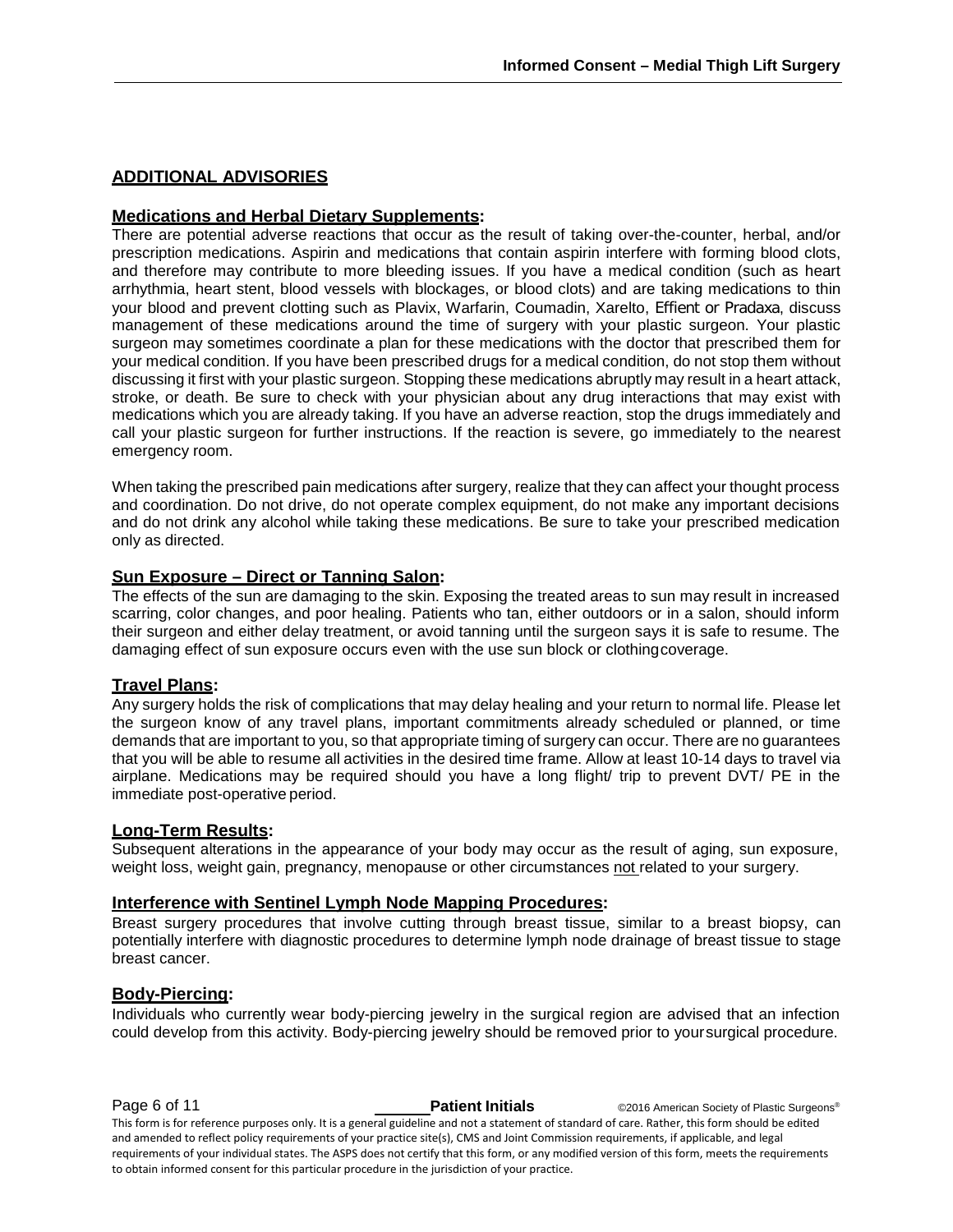# **Nails:**

To determine your vitals status during surgery your anesthesia provider may require access to your finger nails for monitoring. Make sure to have at least two finger nails free of nail polish or acrylic nails on the date of your surgery.

# **Jewelry:**

Jewelry should not be brought with you at the time of your surgical procedure. Items such as earrings, wedding rings, necklaces, etc. should be removed and placed in a safe place. Do not bring your jewelry with you for your surgery.

# **Future Pregnancy and Breast Feeding:**

This surgery is not known to interfere with pregnancy. If you are planning a pregnancy, your breast skin may stretch and offset the results of surgery. You may have more difficulty breast feeding after this operation.

## **Female Patient Information:**

It is important to inform your plastic surgeon if you use birth control pills, estrogen replacement, or if you suspect you may be pregnant. Many medications including antibiotics may neutralize the preventive effect of birth control pills, allowing for conception andpregnancy.

## **Intimate Relations After Surgery:**

Surgery involves coagulating of blood vessels and increased activity of any kind may open these vessels leading to a bleed, or hematoma. Activity that increases your pulse or heart rate may cause additional bruising, swelling, and the need for return to surgery to control bleeding. It is wise to refrain from intimate physical activities until your physician states it is safe.

## **Mental Health Disorders and Elective Surgery:**

It is important that all patients seeking to undergo elective surgery have realistic expectations that focus on improvement rather than perfection. Complications or less than satisfactory results are sometimes unavoidable, may require additional surgery and often are stressful. Please openly discuss with your surgeon, prior to surgery, any history that you may have of significant emotional depression or mental health disorders. Although many individuals may benefit psychologically from the results of elective surgery, effects on mental health cannot be accurately predicted.

# **ADDITIONAL SURGERY NECESSARY (Re-Operations)**

There are many variable conditions that may influence the long-term result of surgery. It is unknown how your tissue may respond or how wound healing will occur after surgery. Secondary surgery may be necessary to perform additional tightening or repositioning of body structures. Should complications occur, additional surgery or other treatments may be necessary. Even though risks and complications occur infrequently, the risks cited are associated with this surgery. Other complications and risks can occur but are less common. The practice of medicine and surgery is not an exact science. Although good results are expected, there is no guarantee or warranty expressed or implied, on the results that may be obtained. In some situations, it may not be possible to achieve optimal results with a single surgical procedure. You and your surgeon will discuss the options available should additional surgery be advised. There may be additional costs and expenses for such additional procedures, including surgical fees, facility and anesthesia fees, pathology and labtesting.

# **PATIENT COMPLIANCE**

Follow all physician instructions carefully; this is essential for the success of your outcome. It is important that the surgical incisions are not subjected to excessive force, swelling, abrasion, or motion during the time of healing. Personal and vocational activity needs to be restricted. Protective dressings and drains should not be removed unless instructed by your plastic surgeon. Successful post-operative function depends on both surgery and subsequent care. Physical activity that increases your pulse or heart rate may cause bruising, swelling, fluid accumulation and the need for return to surgery. It is important that

**Page 7 of 11 Patient Initials** ©2016 American Society of Plastic Surgeons<sup>®</sup> This form is for reference purposes only. It is a general guideline and not a statement of standard of care. Rather, this form should be edited and amended to reflect policy requirements of your practice site(s), CMS and Joint Commission requirements, if applicable, and legal requirements of your individual states. The ASPS does not certify that this form, or any modified version of this form, meets the requirements to obtain informed consent for this particular procedure in the jurisdiction of your practice.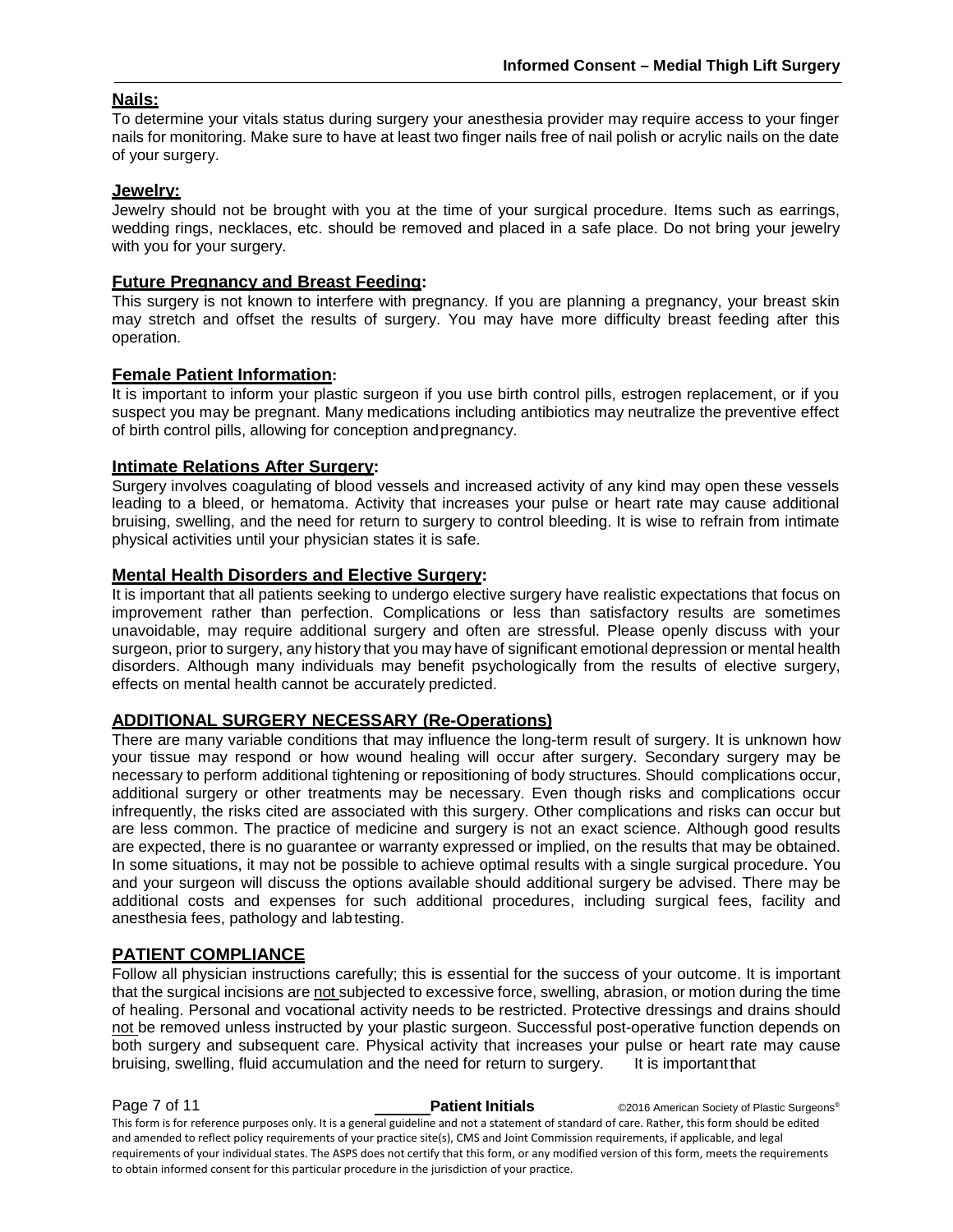you participate in follow-up care, return for aftercare, and promote your recovery after surgery.

# **ATTESTATIONS**

# **Smoking, Second-Hand Smoke Exposure, Nicotine Products (Patch, Gum, Nasal Spray):**

Patients who are currently smoking or use tobacco or nicotine products (patch, gum, or nasal spray) are at a greater risk for significant surgical complications of skin loss and delayed healing and additional scarring. Individuals exposed to second-hand smoke are also at potential risk for similar complications attributable to nicotine exposure. Additionally, smoking may have a significant negative effect on anesthesia and recovery from anesthesia, with coughing and possibly increased bleeding. Individuals who are not exposed to tobacco smoke or nicotine-containing products have a significantly lower risk of these type of complications. Please indicate your current status regarding these items below**:** 

I am a non-smoker and do not use nicotine products. I understand the potential risk of secondhand smoke exposure causing surgical complications.

I am a smoker or use tobacco / nicotine products. I understand the risk of surgical complications due to smoking or use of nicotine products.

. I have smoked and stopped approximately ago. I understand I may still have the effects and therefore risks from smoking in my system, if not enough time has lapsed.

I have been advised to stop smoking immediately and have been informed of the risks, benefits, expectations and alternatives to my surgery if I continue smoking.

It is important to refrain from smoking at least 6 weeks before surgery and until your physician states it is safe to return, if desired. I acknowledge that I will inform my physician if I continue to smoke within this time frame, and understand that for my safety, the surgery, if possible, may bedelayed.

Smoking may have such a negative effect on your surgery that a urine or blood test just before surgery may be done which will prove the presence of Nicotine. If positive, your surgery may be cancelled and your surgery, scheduling fee, and other prepaid amounts may be forfeited. Honestly disclose smoking to your surgeon.

## **Sleep Apnea / CPAP:**

Individuals who have breathing disorders such as "Obstructive Sleep Apnea" and who may rely upon CPAP devices (continuous positive airway pressure) or utilize nighttime oxygen are advised that they are at a substantive risk for respiratory arrest and death when they take narcotic pain medications following surgery. This is an important consideration when evaluating the safety of surgical procedures in terms of very serious complications, including death, that relate to pre-existing medical conditions. Surgery may be considered only with monitoring afterwards in a hospital setting in order to reduce risk of potential respiratory complications and to safely manage pain following surgery.

Please consider the following symptoms of sleep apnea:

am frequently tired upon waking and throughout the day I have trouble staying asleep at night I have been told that I snore or stop breathing during sleep

**Page 8 of 11 Patient Initials** ©2016 American Society of Plastic Surgeons<sup>®</sup> This form is for reference purposes only. It is a general guideline and not a statement of standard of care. Rather, this form should be edited and amended to reflect policy requirements of your practice site(s), CMS and Joint Commission requirements, if applicable, and legal requirements of your individual states. The ASPS does not certify that this form, or any modified version of this form, meets the requirements to obtain informed consent for this particular procedure in the jurisdiction of your practice.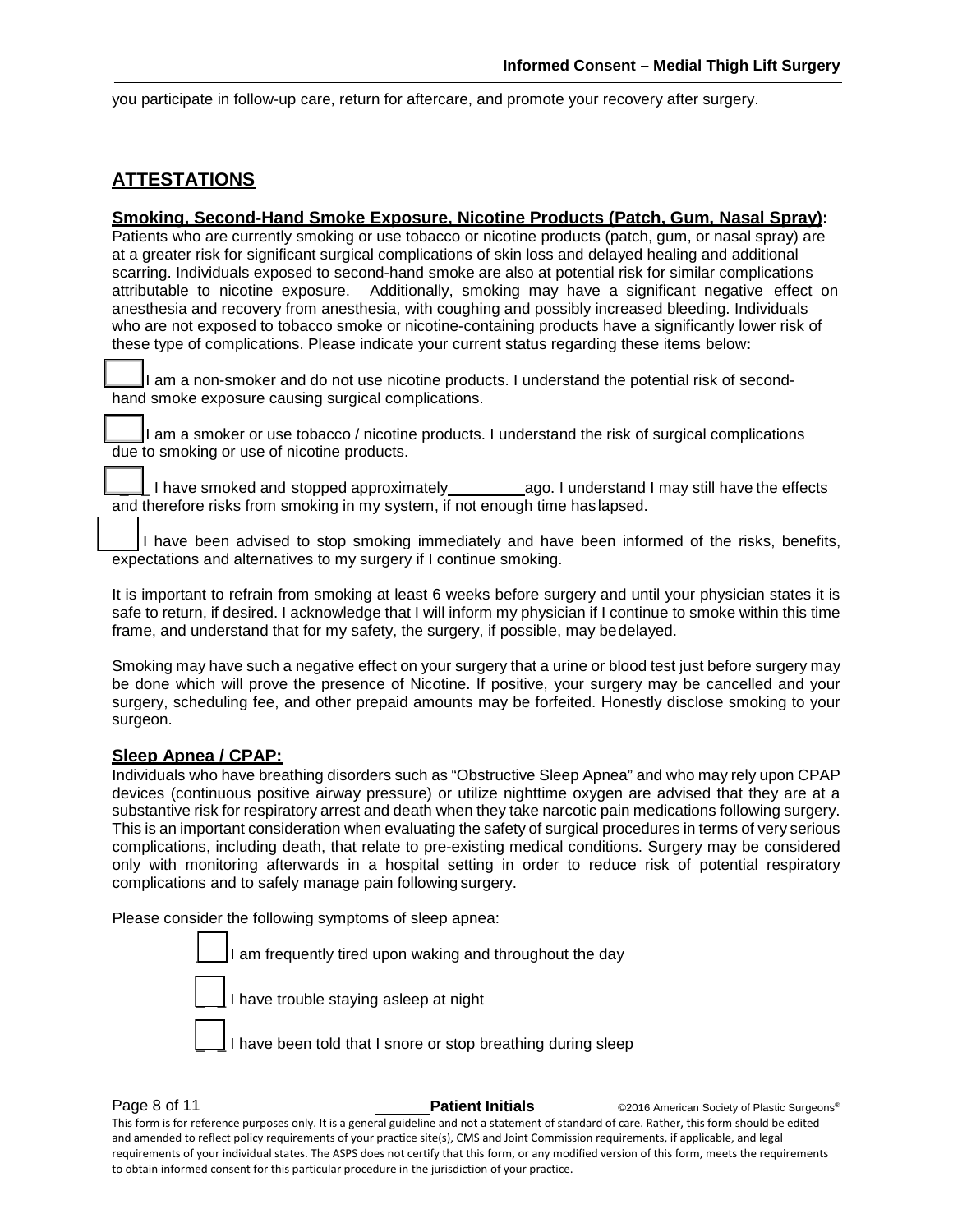| <b>Informed Consent - Medial Thigh Lift Surgery</b><br><b>Informed Consent - wed</b><br>I wake up throughout the night or constantly turn from side to side |
|-------------------------------------------------------------------------------------------------------------------------------------------------------------|
| I have been told that my legs or arms jerk while I'm sleeping                                                                                               |
| $\int$ $\ln$ make abrupt snorting noises during sleep                                                                                                       |
| I feel tired or fall asleep during the day                                                                                                                  |

It is important for you to inform and discuss any of the above symptoms that you have experienced with your surgeon.

# **DVT/PE Risks and Advisory:**

There is a risk of blood clots, Deep Vein Thrombosis (DVT) and Pulmonary Embolus (PE) with every surgical procedure. It varies with the risk factors below. The higher the risk factors, the greater the risk and the more involved you must be in both understanding these risks and, when permitted by your physician, walking and moving your legs. There may also be leg stockings, squeezing active leg devices, and possibly medicines to help lower your risk.

There are many conditions that may increase or affect risks of clotting. Inform your doctor about any past or present history of any of the following:

| Past History of Blood Clots                                                                                                                                                                                                              |
|------------------------------------------------------------------------------------------------------------------------------------------------------------------------------------------------------------------------------------------|
| Family History of Blood Clots                                                                                                                                                                                                            |
| <b>Birth Control Pills</b>                                                                                                                                                                                                               |
| Hormone Stimulating Drugs                                                                                                                                                                                                                |
| Swollen Legs                                                                                                                                                                                                                             |
| <b>History of Cancer</b>                                                                                                                                                                                                                 |
| Large Dose Vitamins                                                                                                                                                                                                                      |
| Varicose Veins                                                                                                                                                                                                                           |
| Past Illnesses of the Heart, Liver, Lung, or Gastrointestinal Tract.                                                                                                                                                                     |
| History of Multiple Spontaneous Abortions or Miscarriages                                                                                                                                                                                |
| I understand the risks relating to DVT/PE and how important it is to comply with therapy as<br>discussed with my surgeon. The methods of preventative therapy include:<br>Early ambulation when allowed<br>Compression devices (SCD/ICD) |
| Anticoagulation Protocols when Allowed                                                                                                                                                                                                   |

For high risk patients, the risks of VTE are still high, even in the setting of appropriate chemoprophylaxis. If your surgery is elective and you're a high risk patient, it's best to consider with not proceeding with such

**Page 9 of 11 Patient Initials** ©2016 American Society of Plastic Surgeons<sup>®</sup>

This form is for reference purposes only. It is a general guideline and not a statement of standard of care. Rather, this form should be edited and amended to reflect policy requirements of your practice site(s), CMS and Joint Commission requirements, if applicable, and legal requirements of your individual states. The ASPS does not certify that this form, or any modified version of this form, meets the requirements to obtain informed consent for this particular procedure in the jurisdiction of your practice.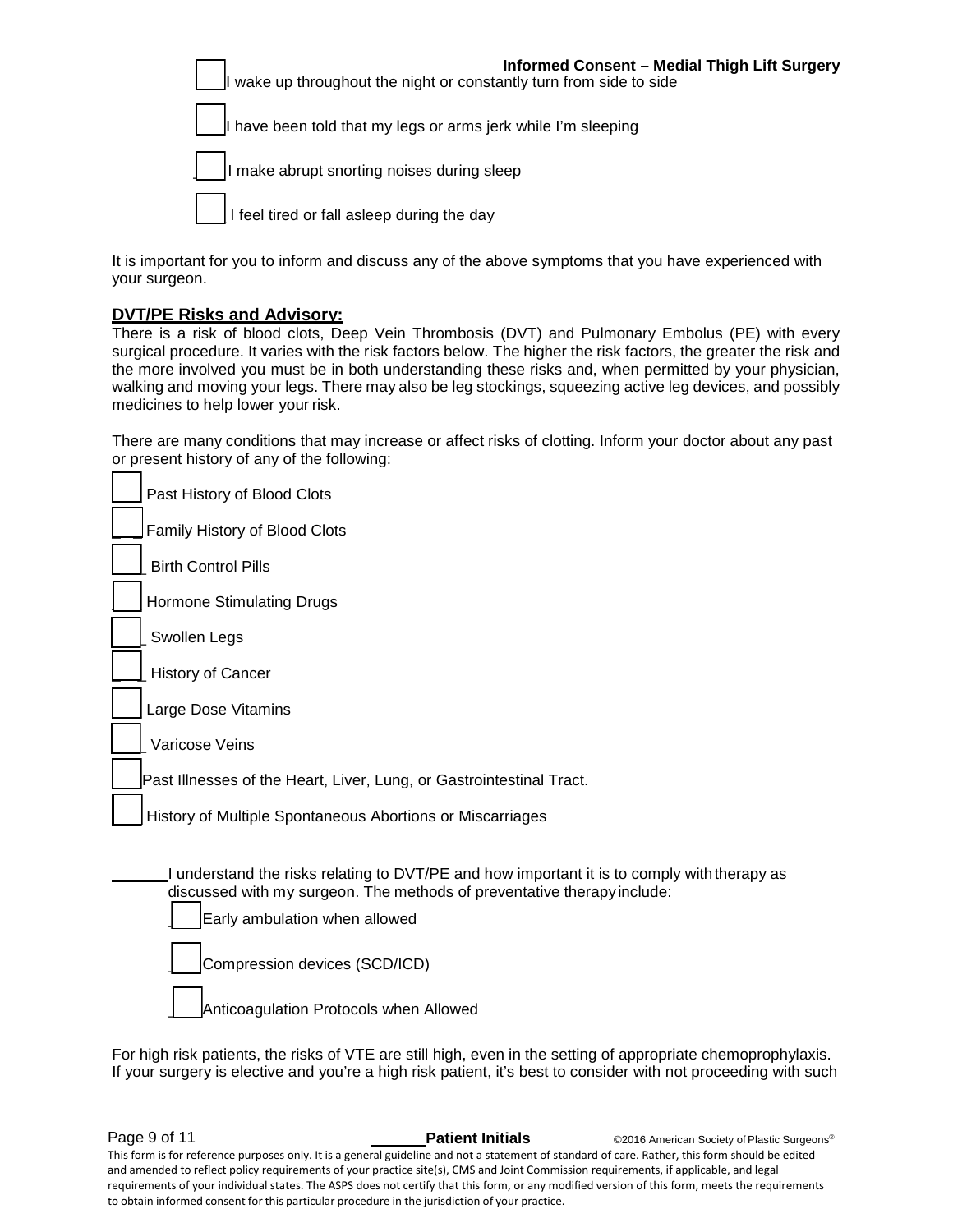elective surgery.

## **COMMUNICATION ACKNOWLEDGEMENT – CONSENT**

There are many ways to communicate with you. It is important to keep appointments and let us know if problems or issues arise. Methods of communicating are by telephone, text, pager, answering service if available, email, and regular mail. If an emergency arises, keep us alerted to your progress so we may aid in any necessary treatments. Please do not leave a message after hours or on weekends on the office answering machine if any urgent or emergent situation exists, as there is a delay in retrieving such messages. All attempts will be made to preserve your privacy in accordance with HIPAA rules.

Please select preferred way of communicating with you:

Telephone

| . <b>.</b>                                |
|-------------------------------------------|
| Home                                      |
|                                           |
| Cell _ ___ ___ ____ ____                  |
| Text                                      |
| Pager-Answering Service if available      |
| Email - with up to date email address ___ |
| <b>Regular Mail and Delivery</b>          |

# **DISCLAIMER**

Informed-consent documents are used to communicate information about the proposed surgical treatment of a disease or condition along with disclosure of risks and alternative forms of treatment(s), including no surgery. The informed-consent process attempts to define principles of risk disclosure that should generally meet the needs of most patients in mostcircumstances.

However, informed-consent documents should not be considered all-inclusive in defining other methods of care and risks encountered. Your plastic surgeon may provide you with additional or different information which is based on all the facts in your particular case and the current state of medical knowledge.

Informed-consent documents are not intended to define or serve as the standard of medical care. Standards of medical care are determined on the basis of all of the facts involved in an individual case and are subject to change as scientific knowledge and technology advance and as practice patterns evolve.

# **It is important that you read the above information carefully and have all of your questions answered before signing the consent on the next page.**

**Page 10 of 11 Patient Initials CONFIDENT CONFIDENT CONFIDENT** CONFIDENT CONFIDENT CONFIDENT CONFIDENT CONFIDENT

This form is for reference purposes only. It is a general guideline and not a statement of standard of care. Rather, this form should be edited and amended to reflect policy requirements of your practice site(s), CMS and Joint Commission requirements, if applicable, and legal requirements of your individual states. The ASPS does not certify that this form, or any modified version of this form, meets the requirements to obtain informed consent for this particular procedure in the jurisdiction of your practice.